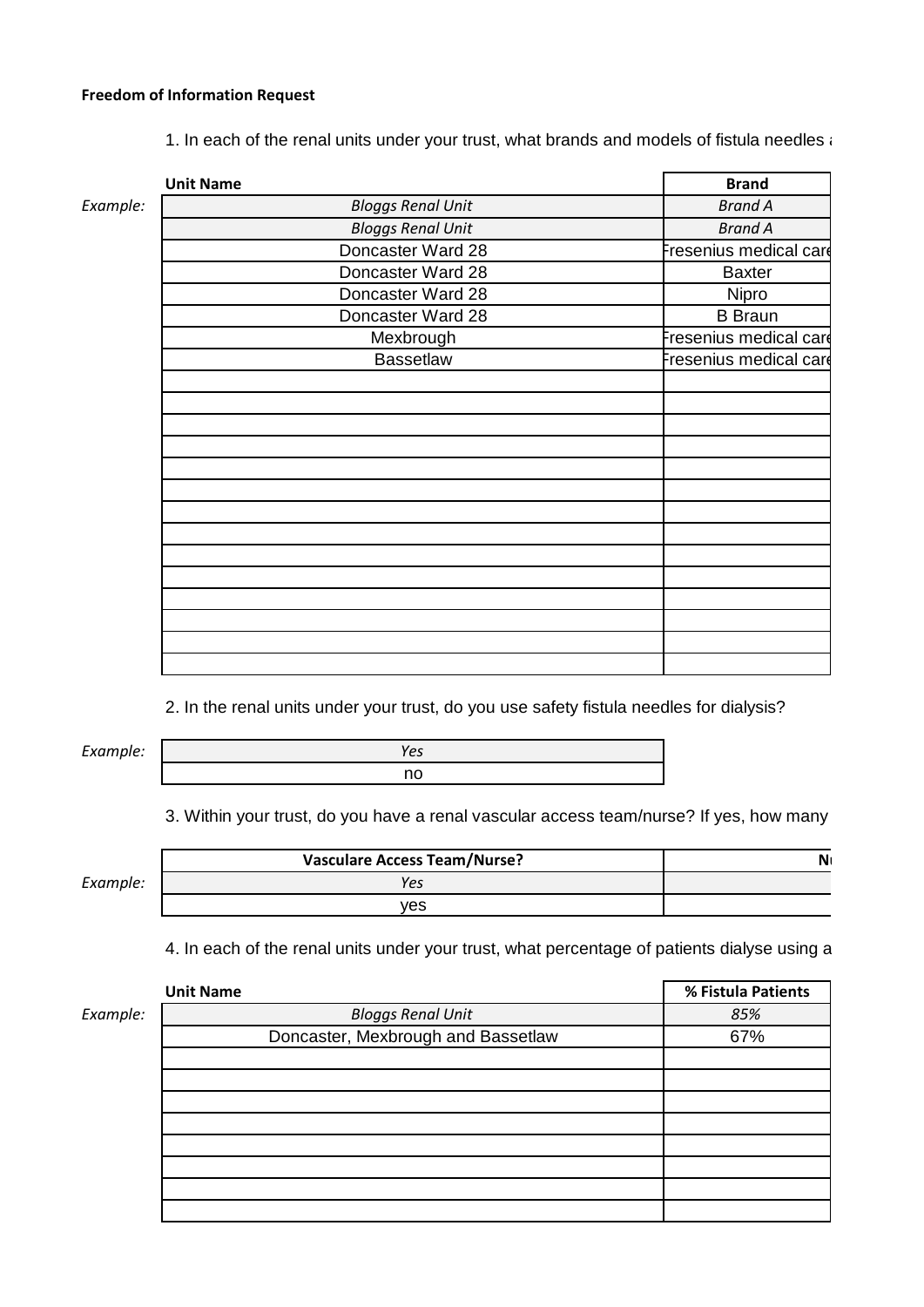5. In each of the renal units under your trust, how many treatment shifts are run per weel week, this would be 12 treatments shifts weekly)

|          | <b>Unit Name</b>         | <b>No. Shifts</b> |
|----------|--------------------------|-------------------|
| Example: | <b>Bloggs Renal Unit</b> | 12                |
|          | Doncaster                | 18                |
|          | Mexbrough                | 12                |
|          | <b>Bassetlaw</b>         | 9                 |
|          |                          |                   |
|          |                          |                   |
|          |                          |                   |
|          |                          |                   |
|          |                          |                   |
|          |                          |                   |
|          |                          |                   |
|          |                          |                   |
|          |                          |                   |

6. Under your trust, how many home haemodialysis patients are there?

 $Example:$ 

| л |  |
|---|--|
|   |  |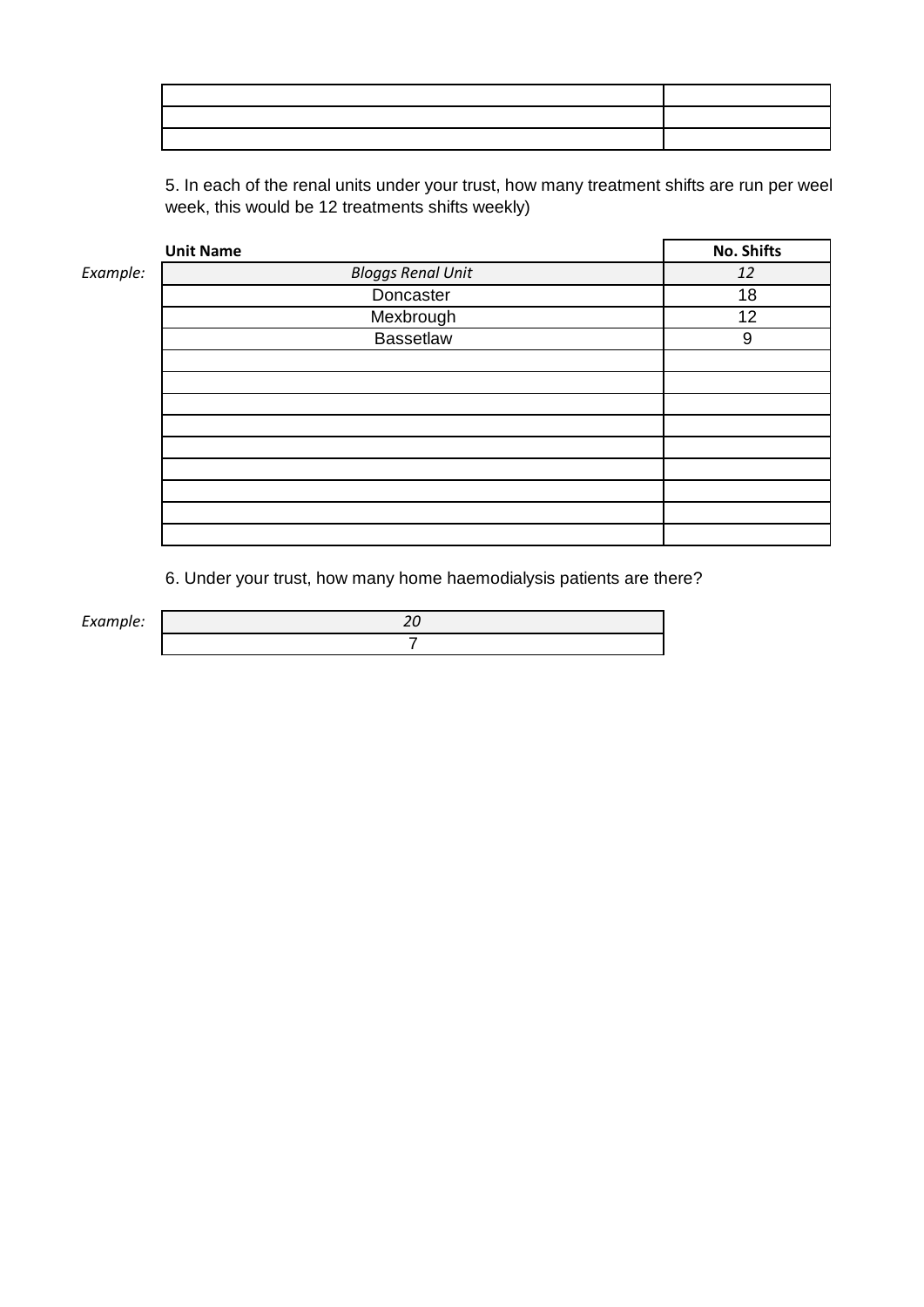## are currently used?

| <b>Model</b>         | <b>Type</b>     |
|----------------------|-----------------|
| Model X              | <b>Standard</b> |
| Model Y              | Safety          |
| 14GA-R25L            | Standard        |
| <b>Blunt needles</b> | Standard        |
| 17G                  | Standard        |
| Diacan Pro           | Standard        |
| Sharp Various gaguge | Standard        |
| Sharp Various gaguge | Standard        |
|                      |                 |
|                      |                 |
|                      |                 |
|                      |                 |
|                      |                 |
|                      |                 |
|                      |                 |
|                      |                 |
|                      |                 |
|                      |                 |
|                      |                 |
|                      |                 |
|                      |                 |
|                      |                 |

people are part of the team

| umber of Team Members |  |
|-----------------------|--|
|                       |  |
|                       |  |

 $\frac{1}{4}$  fistula versus a central venous catheter?